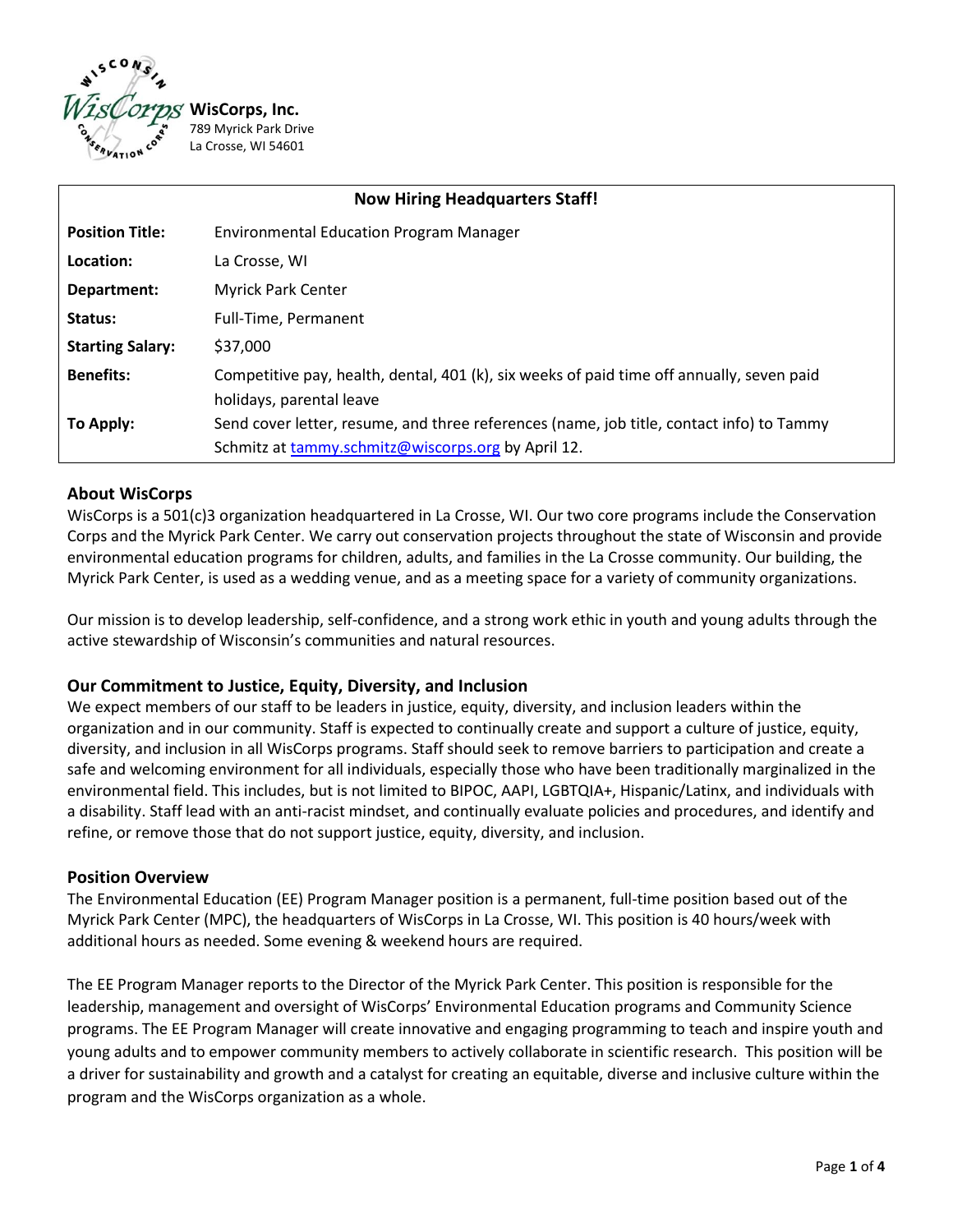# **Duties and Responsibilities**

*Management* 

- Work with MPC Director and the Marketing & Recruitment Department to develop an annual marketing plan and to provide content for social media, newsletters, brochures, proposals, and reports
- Work with MPC Director and the Development Department to write grants and raise funds needed to support environmental education and community science programs
- Work with the Administrative Department for invoicing, program payments, and administrative needs
- Work with the Myrick Park Center Department as a team (consisting of Director, EE Program Manager, Community Program Manager, Visitor Services Manager, and possible future roles) to:
	- o Develop and carry out the vision of the Myrick Park Center
	- o Implement the Urban Ecology Center model of operation
	- o Implement strategies for sustainable organizational growth
	- o Ensure the mission of WisCorps and the Myrick Park Center is being carried out through all aspects of Myrick Park Center's operation
	- o Connect people to nature and to each other
- Develop program budgets, track income/expenses, and meet overall EE Program budget targets
- Organize and maintain accurate records

### *Supervisory*

- Hire, train, supervise, evaluate, and mentor up to 10 EE AmeriCorps members annually (AmeriCorps termlength varies)
- Hire, train, supervise, evaluate, and mentor future Coordinator-level, permanent staff positions that may develop with future Myrick Park Center growth
- Hire, train, and supervise environmental education volunteers
- Create and maintain written training resources, visuals, and standard training procedures
- Promote an environment of collaboration, effective communication, timely feedback, and continual improvement within the program
- Facilitate regular Environmental Education Program meetings and one-on-one meetings with direct reports
- Ensure that policies and procedures are followed and address discipline issues when necessary

### *Programmatic*

- Create innovative and engaging educational programs on a wide variety of natural and physical science topics for day camp, school, afterschool, and contract programs
- Develop age/grade appropriate curriculum aligning with state and national science and environmental education standards
- Plan and implement the Neighborhood Environmental Education Project (NEEP)
- Teach programs with live education animals on and off site ( CritterMobile )
- Develop partnerships and structure for the expansion of the Crittermobile program (off-site EE programs with WisCorps' education animals)
- Restructure the Community Science Program
- Cultivate long-lasting, meaningful relationships with schools, educators and community agencies
- Manage program logistics including pre- program planning, registrations, set up, breakdown, customer satisfaction/feedback and communication with teachers and parents
- Ensure that all materials and EE equipment are in kept in stock, sustainable, and relevant
- Develop working relationships with the live education animals; assist in the care, cleaning, and maintenance in collaboration with the animal specialist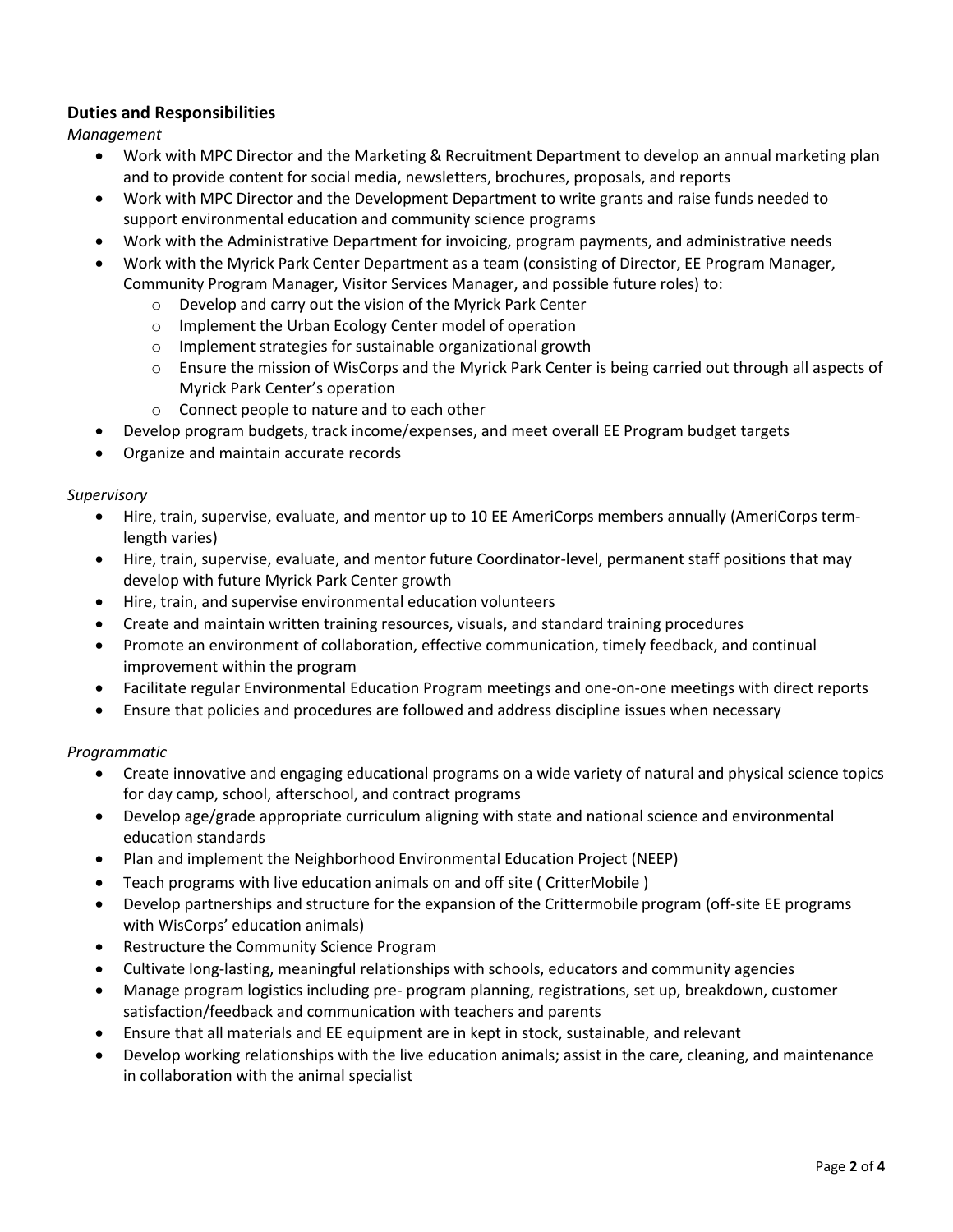### *Risk Management and Safety*

- Maintain a work environment that is both physically and emotionally safe
- Ensure risk management practices for areas of oversight are written, trained, followed, evaluated, & refined
- Enforce visitor and building policies for program participants and all MPC Visitors

### *Impact Data Collection & Evaluation*

- Implement tracking and reporting systems for program outcomes
- Utilize, develop, and improve useful tools for program feedback
- Create feedback loops that inform and improve participant experience, programs, and program delivery
- Evaluate program effectiveness using best practices of the environmental education profession

### *Other*

- Represent WisCorps at conferences, community, and recruitment events
- Attend MPC Dept meetings and all staff meetings
- Promote program participation, volunteerism, rental, and the vision and values of the Myrick Park Center
- Engage visitors at the Myrick Park Center to meet their needs, interests or curiosity about the Center and advance the Center's Mission
- Support building operation during public open hours
- Remain up-to-date in the fields of environmental education and community science and serve as a community resource

## **Skills and Qualifications**

*Experience and Education* 

- Minimum of a BA/BSci in Education, Environmental Studies, Biology, Recreation Management or other related field required
- At least 5 years of teaching experience required
- Experience in leading or supervising a group/team required
- A solid background in science education experience preferred
- Teaching experience in pre-K to middle school education preferred
- Experience with NGSS and STEAM curriculum design and evaluation preferred
- Experience working with volunteers on an individual and group basis preferred
- Computer skills; Microsoft Office, Google Apps/Drive, and database experience preferred

### *Skills and Abilities*

- Growth-minded/entrepreneurial spirit to drive program expansion
- Strong organizational skills, sharp attention to detail, and commitment to producing quality results
- Can inspire and lead a team toward a common goal
- Can effectively delegate tasks and follow up to ensure timely completion
- A systems thinker who looks for ways to improve processes and ensure replicability
- Strong self-initiative and self-management, plus ability to work in a team setting and independently
- Excellent communication skills, actively seeks to close communication loops, and aptitude for understanding when and how to provide effective communication in a professional manner
- Demonstrated ability to build professional and community relationships
- Comfortable working with, caring for and handling live animals including amphibians, reptiles, small mammals, birds and invertebrates
- Ability to work a flexible schedule of business hours plus weekends and evenings as needed
- Good driving record and a valid driver's license
- Believes in the WisCorps mission and willing to adhere to WisCorps policies and procedures